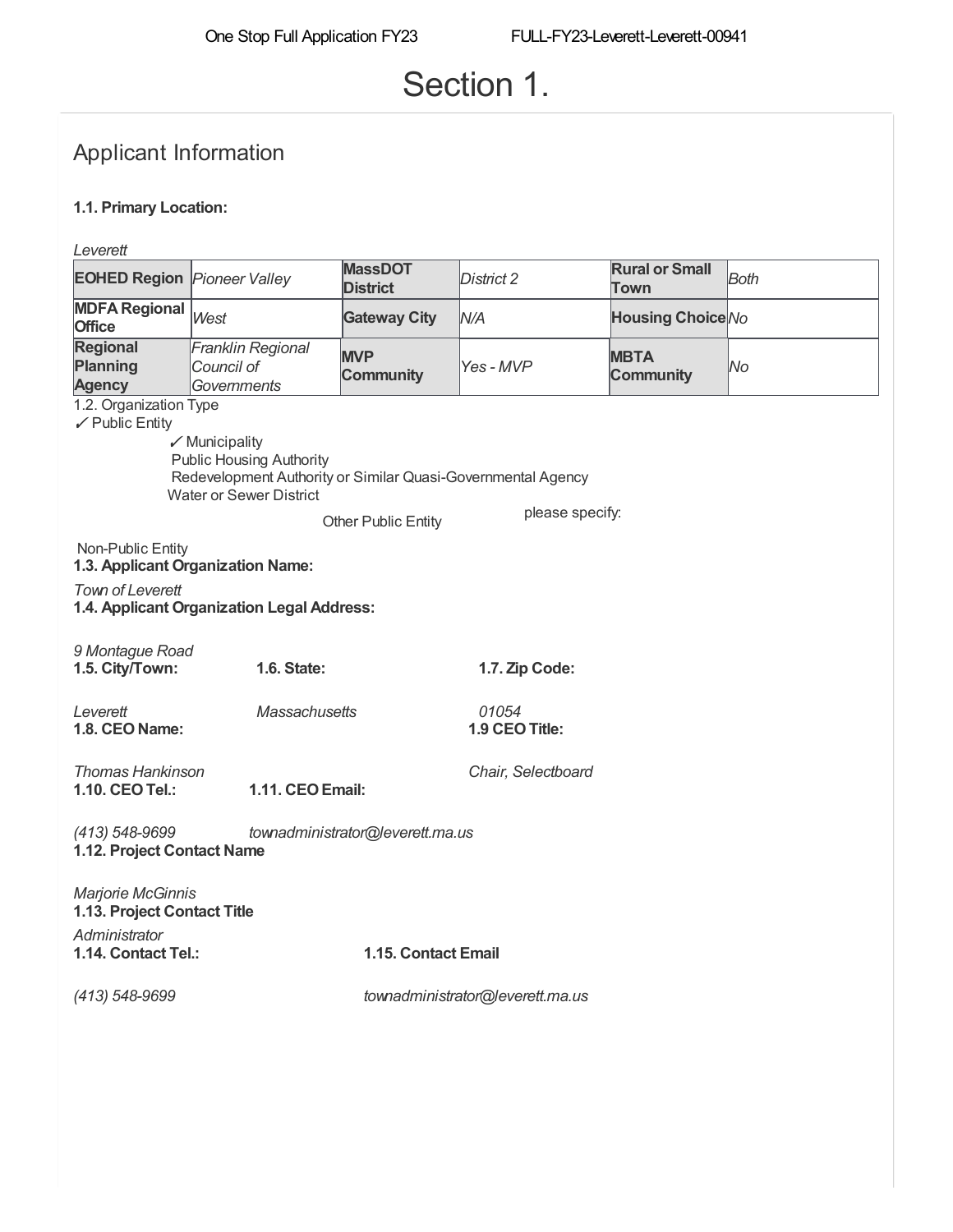#### **1.17. Organization Description – Outline the organization's mission, structure, and economic development goals and history.**

The Town of Leverett has approximately 1,800 residents and is located in rural Franklin County. Bordering the Towns of Amherst, Sunderland, Montague, Wendell and Shutesbury, Leverett has a total of 35.55 miles of town roads and covers 23 square miles. Leverett operates its own Highway, Police and Fire departments, Library, Town Hall and Transfer Station. Leverett has its own Elementary School. Middle and high school students attend a regional school system based in *Amherst.*

The Town departments are overseen by a three member Selectboard. The Selectboard works with its Finance Committee *to create a budget each year. The Elementary School is overseen by the School Committee.*

The Town of Leverett wishes to utilize several avenues to enhance the natural and economic assets that it has while attracting newresidents and businesses to town by making sure that the roads and commuting routes are in good condition, the health and safety of residents is protected, that the community is attractive and affordable to everyone, and that growth occurs in a measured and planned way. Leverett knows that its senior population is growing and is going *through a study to ensure that the town offers relevant and helpful programs to its seniors.*

Assets include two village centers: one with the town hall, church, post office, arts facility, easily accessible pond and some other historic structures; and the second with a small store, historic mills and structures, a nearby river and hiking areas. One major asset is the municipally owned fiber to the home system. A goal of the town and residents is to reduce the *environmental footprint of the municipality and its residents for future generations.*

Challenges for the Town are the lack of public infrastructure such as water and sewer and space constraints in village *centers.*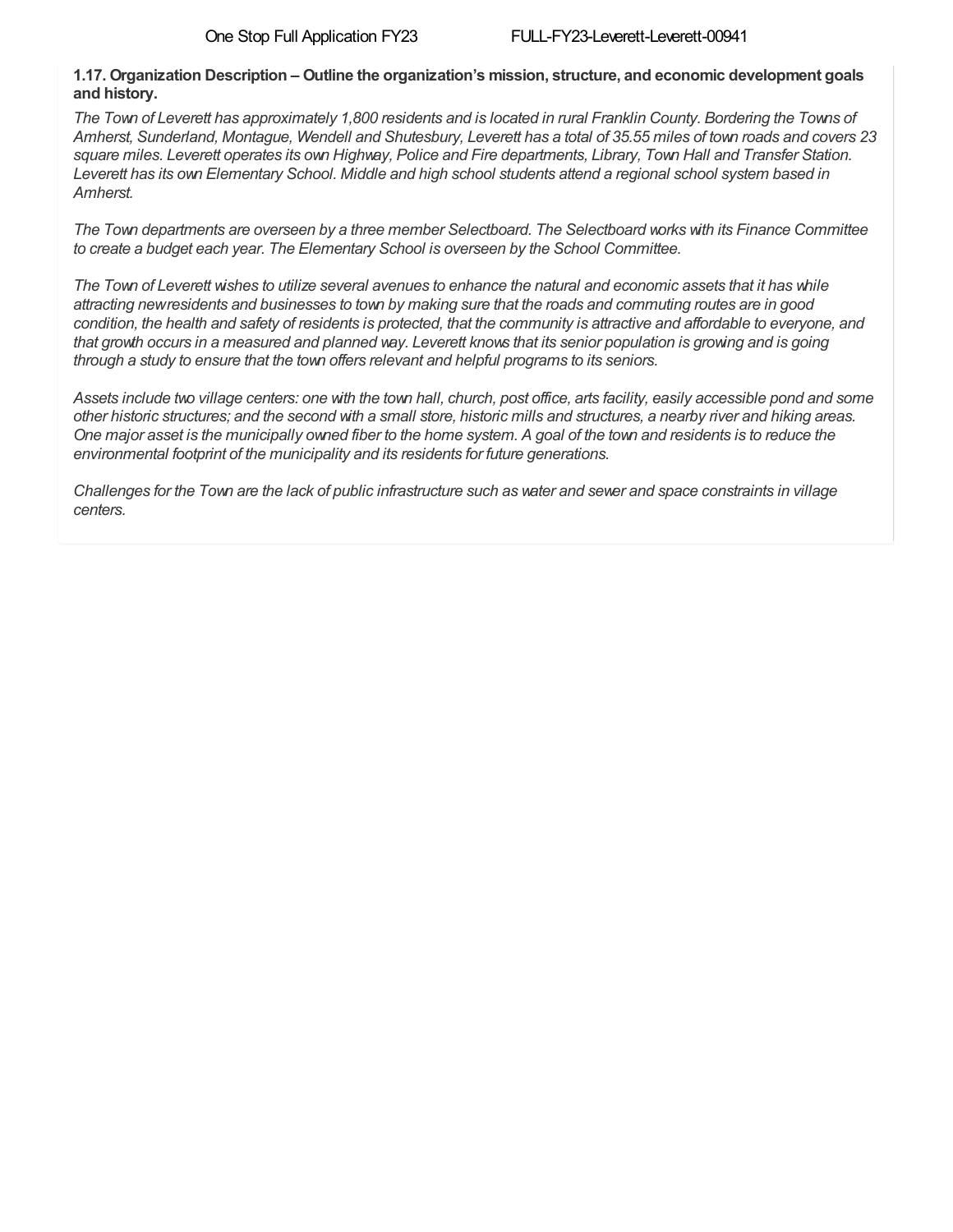# Section 2.

# Project Information

2.1. Project Categories for Grant Consideration (Check all that apply). Please note that, for each category selected, additional questions will appear in the application related to that funding type. (**note: Section 1.1 and 1.2 must be completed before selecting an option here**).

> Community Capacity Building ✓ Planning and Zoning Infrastructure Site Preparation Building

### **2.2. Project Name:**

### *Phase II of a Comprehensive Plan*

2.3. Is this a joint application between two or more municipalities (and/or entities), which will entail a formal arrangement for a shared scope of work and allocation of funds?

 $Yes$   $\sqrt{N}$ o 2.4. Short Project Description / Abstract – Provide a concise description of the project, with a focus on the portion **of the project for which the applicant is requesting funds.**

This application is for the second of two phases in developing a Comprehensive Plan for Leverett. The first phase focused on assessing existing conditions and will be completed in June. For the second phase, a steering group and expert *consultant will guide community engagement through visioning sessions and focus groups and synthesize outputs to* present options to residents for consideration. It will culminate in the preparation of a Comprehensive Plan in conformance *with MGL Ch 41, Sec.81D.*

2.5. Leadership and Ability to Execute – Describe the leadership and project management group for this project **and why it is an effective teamto advance this project.**

Creation of a Comprehensive Plan falls under the responsibility of the Planning Board, as required by Section 81D. The Leverett Planning Board has seven members, each elected to five-year terms. Planning Board members have a diverse *range of direct experience overseeing town zoning and deliberating over plans proposed by community members and developers, designing amendments to zoning bylaws, and communicating and collaborating with civic leaders and community members. All members have a personal and professional commitment to local town government and development policy-making that is community-driven and evidence-based.*

The Planning Board has successfully overseen Phase 1 of this project, including hiring a consultant who specializes in rural planning and development, conducting outreach to town residents, establishing the Phase 1 working group, and *ensuring that work is on schedule for successful completion.*

To replicate the success of the first phase of Comprehensive Planning, the Planning Board will once again work with an experienced planning consultant. The Planning Board will work with the consultant and the Leverett Select Board to establish a Comprehensive Plan steering group comprised of a cross-section of the community. The planning consultant will assist the steering group to organize and synthesize community visioning meetings and focus groups and present trade-offs and choices for community feedback. The Planning Board recognizes that the success of the plan hinges on the *ability to fully engage the community and is dedicated to doing so.*

#### **2.6. Project Need – Describe why this project is necessary in enhancing economic development or unlocking other housing and/or jobs.**

Leverett has never had a Comprehensive Plan. Its zoning bylaws reflect a time decades ago when the threat was overdevelopment. We need to revise our zoning to reflect the current needs and constraints of our community. The Town's very high tax rate creates a social justice issue and discourages growth. A Comprehensive Plan will focus the community *conversation on evidence-based development options and sustainable housing development to broaden our tax base and* create shared prosperity. The immediate outcome will be a systematic revision of our zoning regulations to increase *housing construction, invite commercial development, and reinforce our long-standing commitment to environmental* protection. For the next several decades, the Comprehensive Plan and future revisions will reveal a sustainable and prosperous path and will serve as a common point of reference for decisions about zoning, municipal investments, *environmental conservation, livability, and social equity.*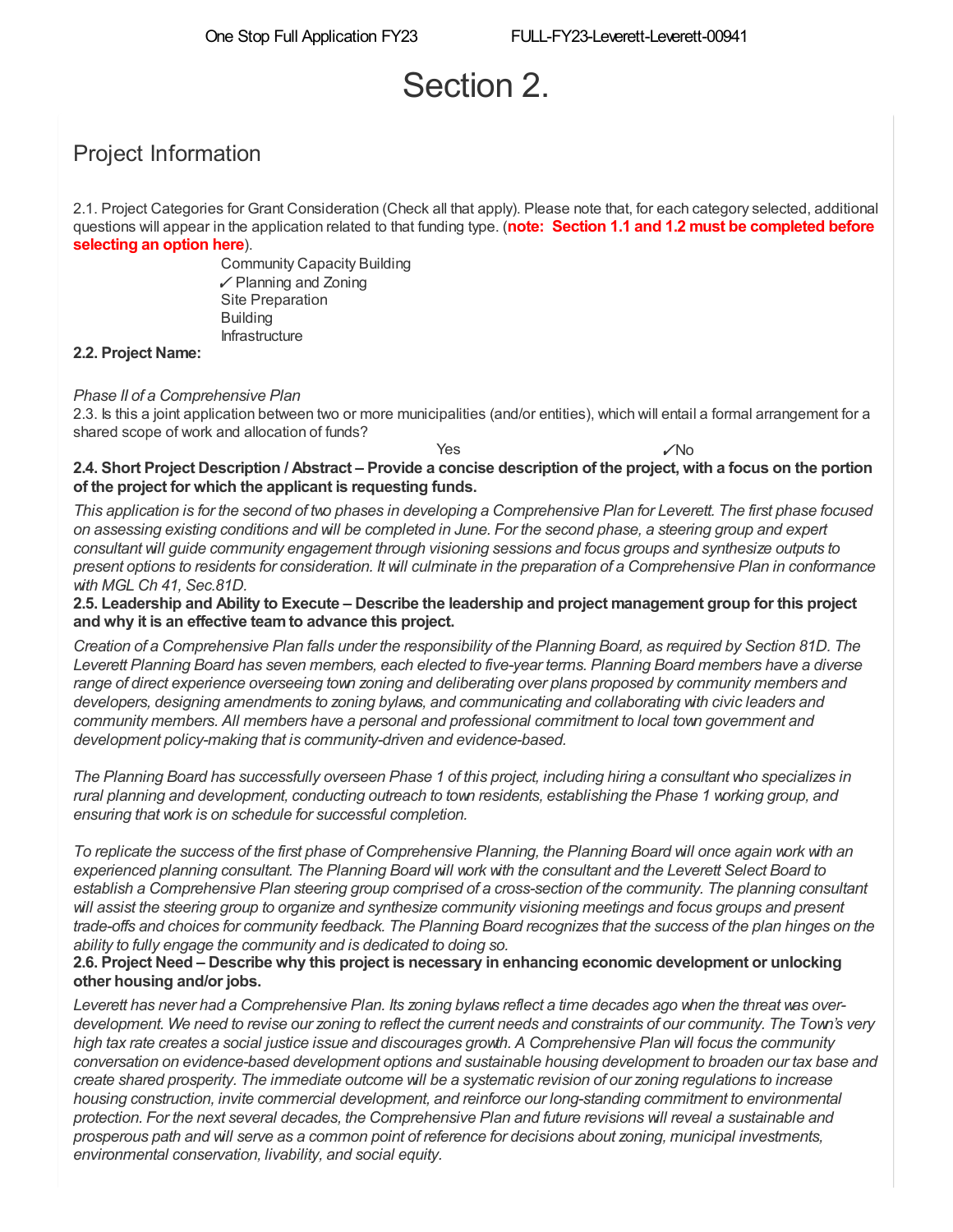2.7. Progress to date – What progress has the applicant made on this project to date? Include details about **planning, stakeholder engagement, development tools used, noting if the project is included in any adopted municipal or regional plans (e.g. Master Plan, CEDS, HPP, etc.), etc.**

*Leverett began considering a Comprehensive Plan in 2019 when Town Meeting established a Revenue Committee to explore and recommend revenue opportunities. In the first year the Committee researched business opportunities suitable* for Leverett's location and population and community-driven development preferences identified by a survey of over 300 residents. In the second year the Committee met with property and business developers and rural planning experts from the Franklin Regional Council of Governments, UMass Amherst, and other towns in Massachusetts. To better understand the tax rate growth trend, the Committee analyzed ten years of budget, tax, and assessment data. The output was a *comprehensive report and the outcome was an invigorated community discussion of town sustainability and livability.*

*The report found that the complexity of development and municipal investment decision-making necessitated the* guidance of a planner with rural land use and development expertise funded by a state grant. The ensuing discussion led *by the Planning and Select Boards persuaded community stakeholders to support a Comprehensive Plan. Leverett's collaborative community and town government nowembraces planning that can synthesize a community vision and longterm implementation of zoning revision, housing, commercial, and recreational development, water and sewer infrastructure planning, livability and inclusivity policy, historic preservation, natural and cultural resource conservation, climate adaptation and sustainability, regional cooperation, and mutually beneficial regionalization of town services.*

The first phase, the assessment of existing conditions by a planning consultant and a working group, is on track for completion by June 2022. First phase tasks have included RFP distribution, selection of a consultant, collection of existing conditions data, and recruitment of a working group of residents to evaluate and discuss the data in support of the *consultant's report.*

### 2.8. Prior State/Federal Funding - Has the applicant applied for or received state or federal funding for this project? **Please detail any type of funding, including grants, financing, etc. fromany state agency or quasi-public agency (i.e. MassDevelopment).**

This application is for the second phase of a two-phase project to create a Comprehensive Plan. The first phase was funded by a \$39,000 grant awarded under the Community One Stop for Growth Community Planning grant program. The *first phase is on schedule to be successfully completed by June 30, 2022.*

This grant application is one of many that have been received and administrated by the Town of Leverett. Over the past *several years, the Town has received annual Emergency Management Planning Grants (EMPG), biannual Community Compact grants, has undergone a multi-year program to complete a Municipal Vulnerability Preparedness (MVP) Plan* and currently has been awarded a \$258,750 MVP Action grant to repair one of the issues identified in that planning process. Leverett also is a certified Green Community and has completed many projects under that grant program and is currently working on a Community Compact Regionalization grant to provide police services to a neighboring community. 2.9. Timeline – Provide the start/end dates for the overall project and any other notable periods. Note: Grants will be announced in fall 2022 for contracts starting in FY23. Dates below should reflect that timing.

| <b>Target Start Date of the Project:</b> | 10/1/2022  |
|------------------------------------------|------------|
| Target End Date of the Project:          | 10/31/2023 |
| Other. Specify:                          |            |
|                                          |            |
| <b>RFP</b> Issued                        | 10/30/2022 |
| Other. Specify:                          |            |
|                                          |            |
| Consultant Selected                      | 12/31/2022 |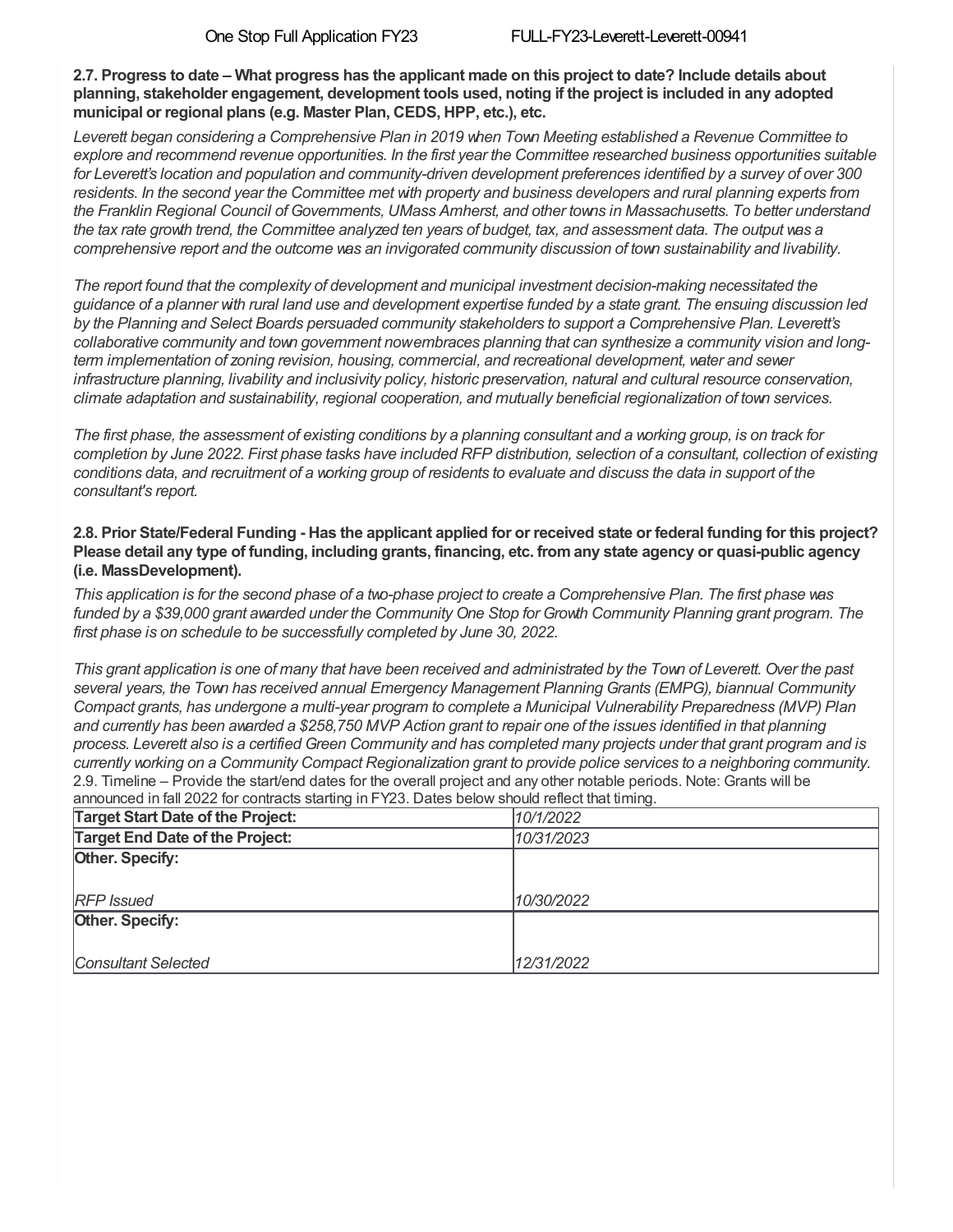## 2.10. Timeline Information – Describe the timeline for the project and provide information about any notable dates **and/or milestones.**

*Task 1. Project Initiation January 2023*

*Task 2: Updated Community Outreach and Engagement Strategy January 2023*

*Task 3: Complete Documentation of Existing Conditions January – February 2023*

*Task 4: Community Discussions March – June 2023*

*Task 5: Draft Comprehensive Plan and Presentations June – September 2023*

*Task 6: Community Approval Process and Final Comprehensive Plan September – October 2023*

## *Timeline Information*

The timeline above indicates the anticipated amount of time necessary for each task. The Phase 1 report suggests a need *for significant community engagement as part of this planning process; four months is suggested for community* discussions of conditions, options, alternative scenarios, and priorities. The plan can be completed during the summer months with approval by the Planning Board expected in fall 2023. Please see the scope attached for additional *information about meetings and deliverables.*

**2.11. Anticipated Outcomes - Provide a description of the anticipated outcomes of the project. Describe the envisioned end use and expected impacts, such as information about housing, jobs, residents or businesses supported.**

Leverett needs a Comprehensive Plan to support thoughtful development. Our zoning is decades old and has never had a thorough reviewand revision. Our zoning is restrictive and requires large lots. We have a tiny amount of commercially zoned land. Creation of a Comprehensive Plan will focus the community conversation on additional housing and creative *economic development options to benefit our community.*

*We expect the following outcomes from a Comprehensive Plan implementation:*

*? Newhousing production through better zoning that encourages housing development while protecting the environment and preserving the town's rural character*

*? Increased commercial development*

*? Better protection of critical habitat and other environmentally sensitive zones by incorporating well-informed environmental constraints into zoning and municipal investment decisions*

? Advancing social equity by making newhousing less expensive with more thoughtful zoning and a lower tax rate

*? A more economically sustainable community by increasing newdevelopment to reduce the extremely high tax rate*

*? Better utilization of community historic and open space resources*

*? Discouraging development in areas that are subject to flooding*

*? More concentrated development with less environmental impact through revisions of zoning*

*? More housing units by better use of accessory dwelling regulations*

? Better utilization of past municipal investments such as roads and our municipal fiber optic network by allowing more *concentrated development*

2.12. Does the project support and/or directly result in any of the following Sustainable Development Principals? (Check all that apply or None)

✓Concentrate Development and Mix Uses

✓Advance Equity

✓Make Efficient Decisions

✓Protect Land and Ecosystems

✓Use Natural Resources Wisely

Provide Transportation

✓Increase Job and Business Opportunities

✓Promote Clean Energy

## None

2.13. Does the project support and/or directly result in any of the following development outcomes? (Check all that apply or None)

Transit-Oriented Development (located within a half mile of a transit station or route)

Developments that Contain a Mix of Residential and Commercial Uses

Production or Preservation of Housing (with density of at least four units to the acre)

✓Developments that are Reusing Previously Developed Sites

✓Development of Underutilized Properties

Development of Commercial Areas in a Downtown

Development in a Transformative Development Initiative (TDI) District

Development in an Opportunity Zone

Development in a Cultural District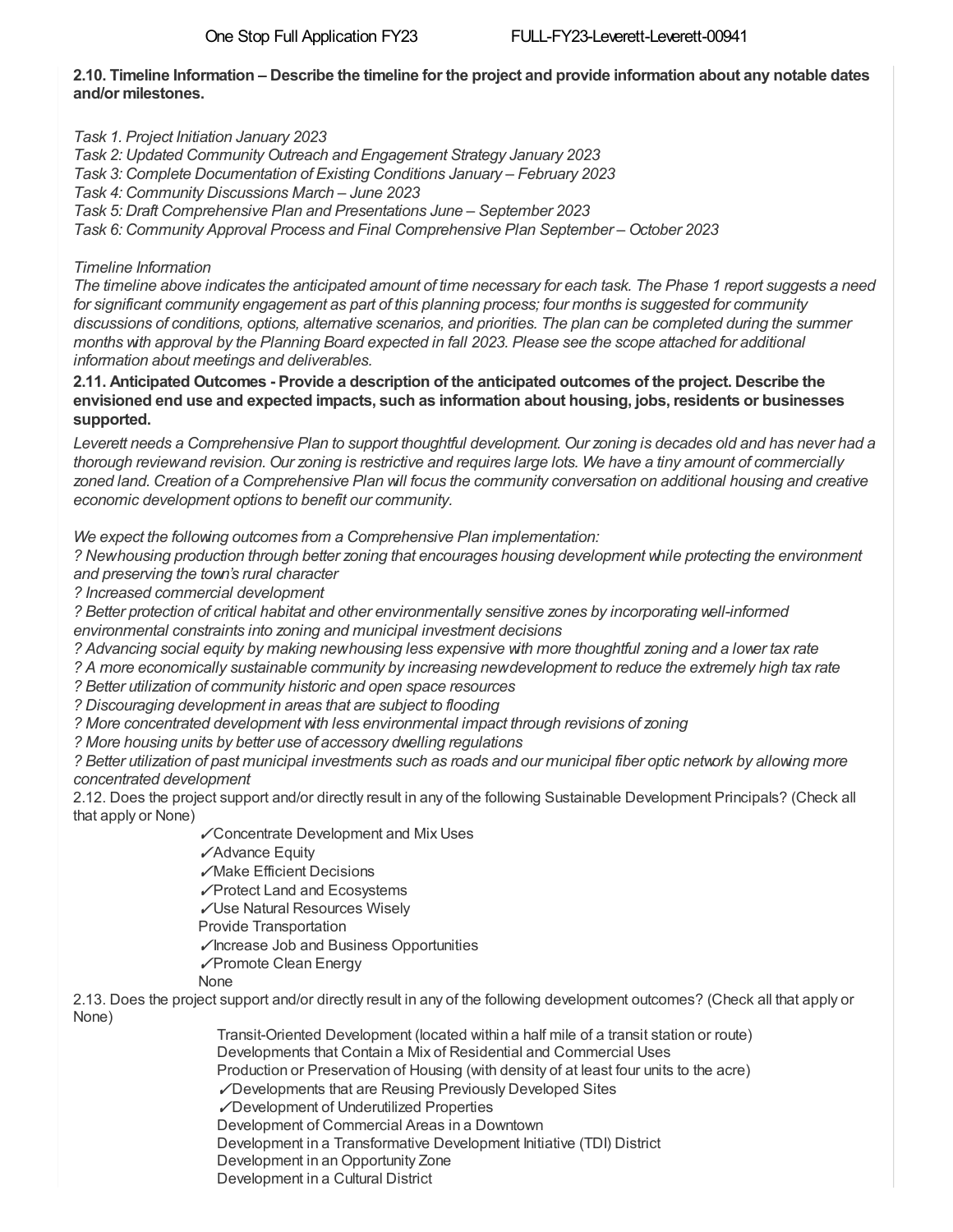Development in a 43D Expedited Permitting District Promote Equitable Opportunity (Equitable Opportunity is a principle outlined in the state's economic development plan – *[Partnerships](https://www.mass.gov/info-details/partnerships-for-growth) for Growth. Click [HERE](https://www.mass.gov/info-details/partnerships-for-growth).*) ✓Have Environmental Benefits ✓Develop or support Small Businesses 2.14. Is this project directly related to and/or seeking to support efforts related to economic recovery from the Covid-19 pandemic? 2.15. Does the community have an active housing moratorium or any type of restriction of new housing? ✓No 2.16. Is the project site located within an Environmental Justice census block group? Click [HERE](file:///C:/windows/TEMP/%20https://mass-eoeea.maps.arcgis.com/apps/webappviewer/index.html?id=1d6f63e7762a48e5930de84ed4849212) to access the Commonwealth's Environmental Justice Map Viewer. 2.17. Does the applicant have a letter from the municipal CEO outlining knowledge of and support for the proposed project? If yes, attach support letter. No Included in the community's Local Rapid Recovery Plan (LRRP) None  $Yes$   $V$  No Yes  $Yes$   $\sqrt{N}$ o ✓Yes **ATTACHMENT HERE:** *Attach the support letter from the municipal CEO.*

*selectboard support masterplan 2022.pdf*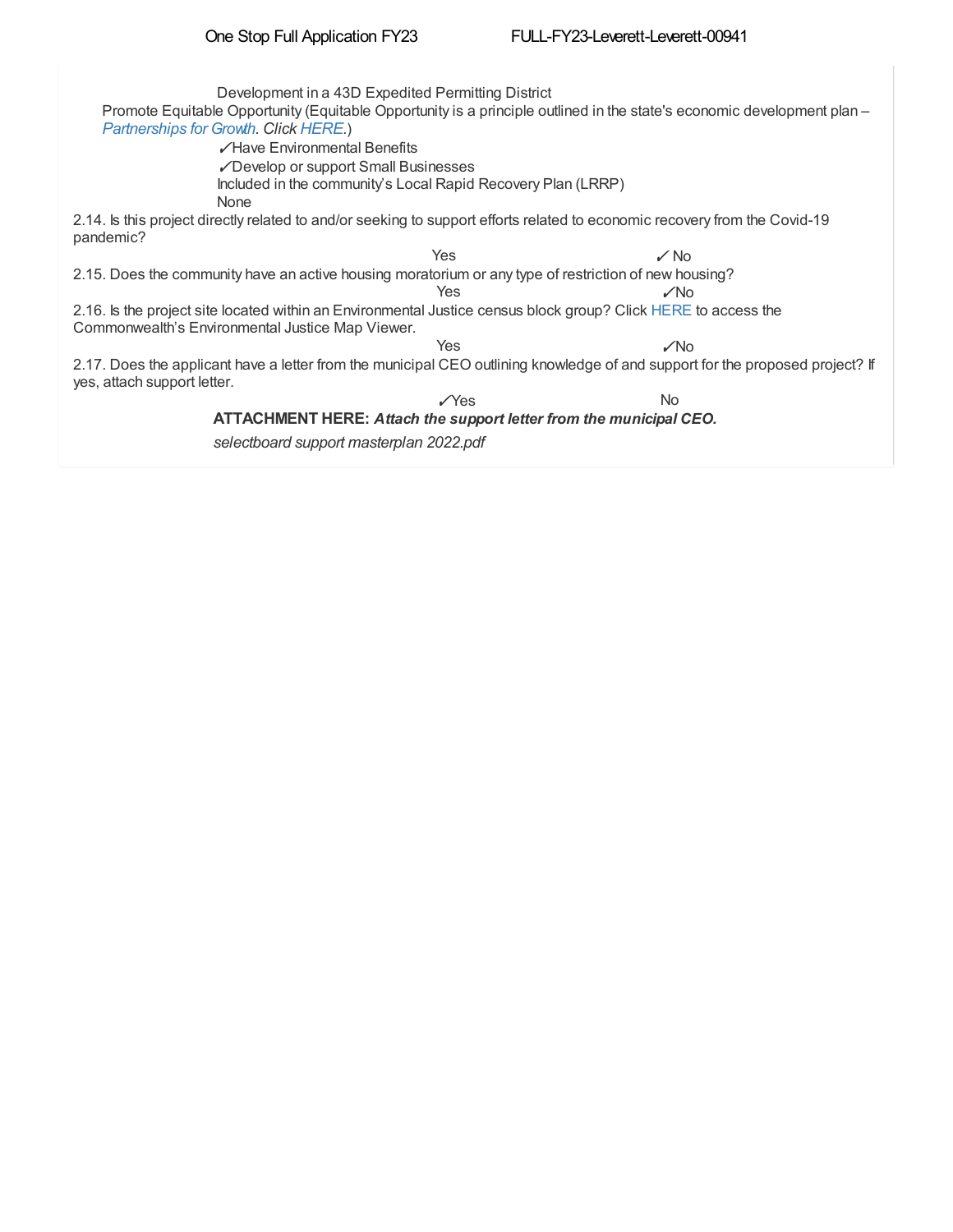# Section 4.

## Planning and Zoning Additional Questions

4.1. Before you proceed, have you read the Guidelines for [Community](https://www.mass.gov/service-details/planning-and-zoning-grants) Planning, [Massachusetts](https://www.mass.gov/service-details/massachusetts-downtown-initiative-mdi) Downtown Initiative and /or Real Estate [Services](https://www.massdevelopment.com/what-we-offer/real-estate-services/technical-assistance/)? ✓Yes By virtue of your community's status as a Rural or Small, this project is eligible for the Rural and Small Town [Development](https://www.mass.gov/service-details/rural-and-small-town-grants) Fund. 4.1.a. Have you read the guidelines for the Rural and Small Town [Development](https://www.mass.gov/service-details/rural-and-small-town-grants) Fund? ✓Yes 4.2. What type of development plan or study are you seeking to fund? *(Check One)* ✓Master Plan Market Feasibility Study Zoning Review and Updates Urban Renewal Plan Zoning to comply with the MBTA Communties section of c40A section 3A Housing Production Plan Downtown Plan Municipal Surplus Property Disposition Plan No No District Improvement Financing (DIF) Plan Parking Management Plan

4.3 Narrative / Scope of Work - Describe the proposed work that will be funded by the grant and carried out to further this project. Include the major tasks, timing of consultants procurement and overall timeline for the project. If applicable, describe the specific geographic area.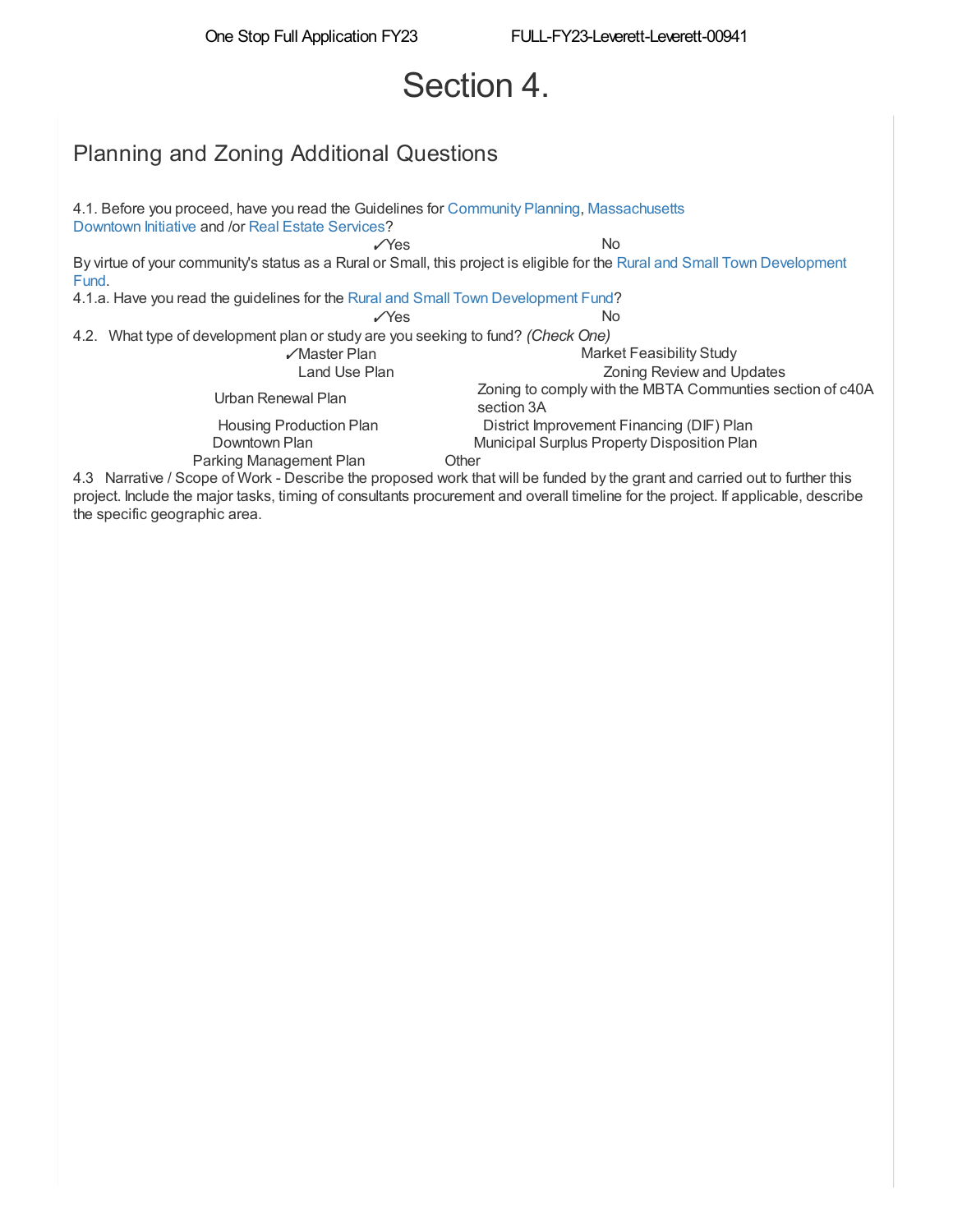The town of Leverett has never created a Comprehensive Plan. Its zoning bylaws are outdated, reflecting conditions studied fifty years ago when the problem defined by the community was rapid overdevelopment driven by the growth of UMass Amherst. Today, the town needs to address its residential property tax rate, ranked 40th highest out of 351 *municipalities in Massachusetts, while sustaining quality of town assets and liability obligations.*

*Lack of development has adversely impacted the town's social and economic resiliency. The town's commercial* development is proportionally small, and lack of vater and sever infrastructure is an obstacle to commercial growth. Limited commercial or industrial sectors and the historical commitment to high level of investment in education have created problems of affordability and accessibility for some residents and people who would like to but cannot afford to live *in Leverett.*

The town's need for development raises the question of environmental resiliency. Leverett's hills magnify flooding erosion from stormwater events and these floods are becoming an increasing problem for residences and roads. Much of the land in Leverett is forested and requires maintenance by foresters and forest ecologists to sustain critical habitats, prevent and *mitigate fires, and adapt to impacts of a changing climate.*

Expert planning is required to reduce tax burden, improve services and amenities, and revise zoning to invite strategic *residential, commercial, and infrastructure development. Expert planning is required to maintain the town's long-standing commitment to preservation of rural character and natural resource conservation alongside the changes of economic* development. Leverett will once again contract with an experienced planner and land use expert to lead the community *conversation on howstrategic planning for all the Comprehensive Plan elements required by Section 81D would constructively impact the town socially, economically, and environmentally.*

A Comprehensive Plan would facilitate a discussion about howwe could encourage development in areas less prone to *catastrophic flooding.*

*A Comprehensive Plan would focus zoning, policy, and municipal investment while considering both long-term economic* sustainability and fair distribution of equity and access owed to both today's residents and tomorrow's newcomers.

*A Comprehensive Plan would provide a common framework for deliberation and decision-making about the social and* economic equity issues of our current zoning and policies. These impacts would relieve the burden on low-and fixed*income people who wish to remain or become members of the Leverett community.*

A Comprehensive Plan would provide guidance on how development and land use change can support social equity and *economic needs without compromising beauty and recreational value, critical habitats, and ecosystem resilience of the land.*

Leverett has a track record of making significant investments in its elementary school, municipally owned fiber optic *broadband, conservation and rich natural resources, open space and recreation, and partnership with neighboring towns* and regional initiatives that have strategically helped the town attract people seeking to live in a friendly community and *beautiful environment in Franklin County that is conveniently located near Amherst, Greenfield, Springfield, state and* interstate highways, and the job opportunities of Western Massachusetts, particularly in the local colleges and universities.

*The town's commitment to a community-driven and evidence-based Comprehensive Plan is Leverett's next big strategic* investment, reducing tax burden, improving services, optimizing social equity, and preserving qualities cherished by the *community.*

*A detailed Scope of Services with a projected timeline and tasks to be completed is attached.*

#### *Attach a map or conceptual drawing showing the location of the planned district and/or project area.*

#### *street map.pdf*

4.4 Budget – In the table below, provide a breakdown, by spending category, of the total budget for the proposed project. Enter the grant amount(s) requested/allocated for each category and the amount(s) covered with matching funds, if any. Matching funds are not required but applications showing over 10% local CASH match will receive special consideration.

| <b>Spending Category</b> | <b>Funds Requested</b> | <b>Match / Other Funds</b> | <b>Total Project</b><br><b>Budget</b> | Source of Match / Other<br><b>Funds</b> |
|--------------------------|------------------------|----------------------------|---------------------------------------|-----------------------------------------|
| Consultants / Prof. Fees | \$67500                | \$0                        | \$67500                               |                                         |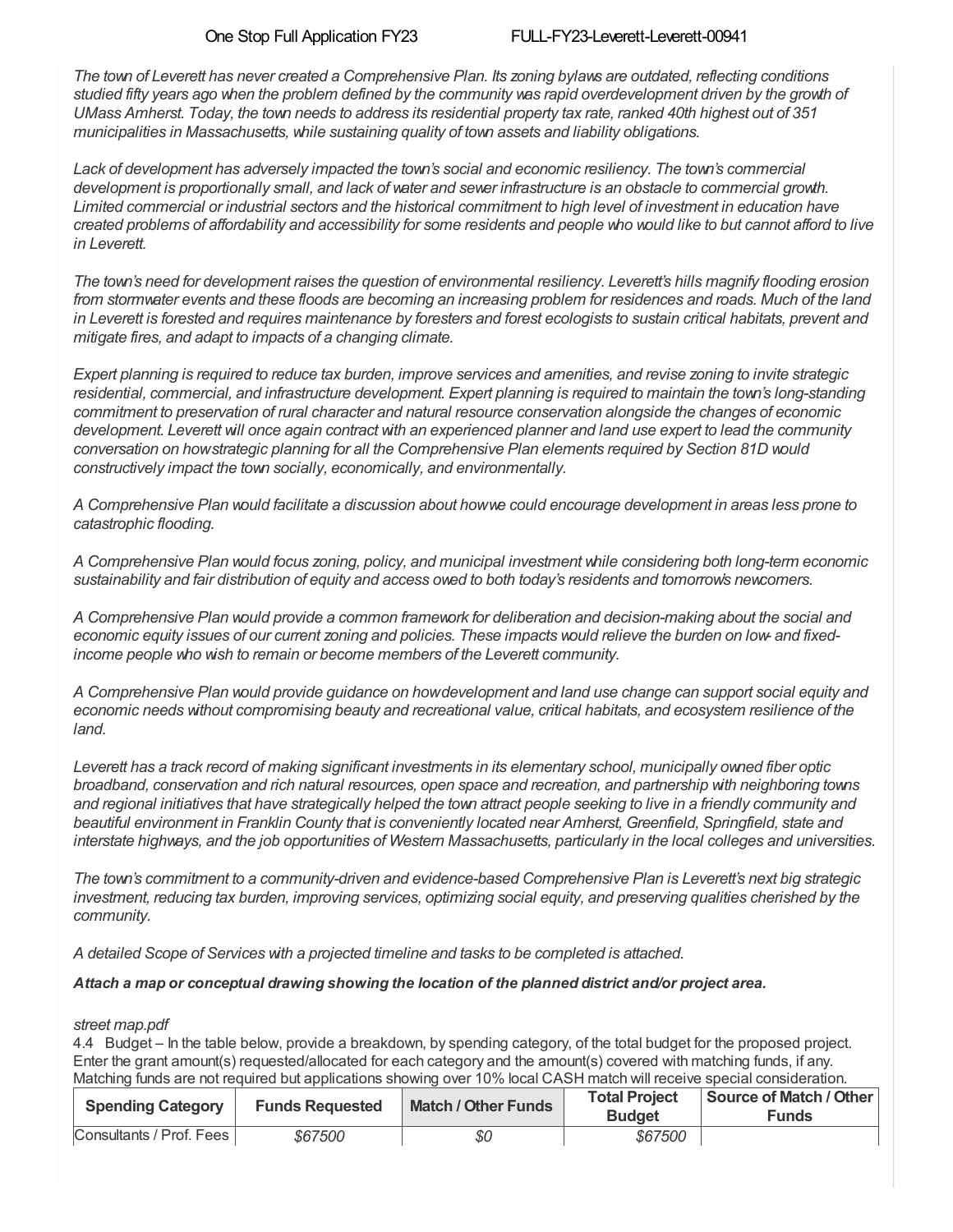| Meeting Express /<br>Events            | \$2500  | \$4000 | \$6500 | town operating<br>funds/grants |
|----------------------------------------|---------|--------|--------|--------------------------------|
| Project Supplies /<br><b>Materials</b> | \$5000  | \$4000 | \$9000 | town operating<br>funds/grants |
| Other / Miscellaneous                  | \$0     | \$0    | \$0    |                                |
| Total                                  | \$75000 |        |        |                                |

### **4.5 Briefly, provide line itemexplanations, justifications, and/or notes, as needed. Include description of the sources(s) and status of all matching funding.**

The funds requested are for a consultant who will undertake the tasks shown in the proposed scope of work described above. The consultant's fee includes meetings, travel, and materials; however, an estimate of those expenses has been *broken out to meet the budget format in the application.*

4.6 If known, provide the contact information for the provider undertaking the project. Matching funds would be used for transportation for site walks, rental of space, tables, etc. for public meetings, printing *flyers, advertisements in local papers, postage for town-wide mailings, and food for public meetings.*

| 4.6 If Known, provide the contact miormation for the provider undertaking the project. |               |  |
|----------------------------------------------------------------------------------------|---------------|--|
| Entity/Company:                                                                        | <b>Phone:</b> |  |
|                                                                                        |               |  |
|                                                                                        |               |  |
|                                                                                        |               |  |
| <b>Contact Name/Title:</b>                                                             | Email:        |  |
|                                                                                        |               |  |
|                                                                                        |               |  |
|                                                                                        |               |  |

*Attach a cost estimate or proposal from prospective consultant(s) or professional services provider(s) for this project.*

*Consultant Scope planning 2022.pdf*

**4.7 Public Engagement Plan - Describe the community engagement process for the project. Addres the** following: How are you adding voices to the public engagement process through remote only, hybrid, or in**person engagement?**

In the first phase the Planning Board created engagement plans to promote public support and awareness. This included personal and neighborly outreach, and communications on local online forums, in the monthly town newsletter, in local *newspapers, at public forums including Town Meeting, Select Board meetings, and other committee meetings.*

In the second phase, the Planning Board will continue these engagements and explore curation of personal essays written *by residents on planning, development, and community priorities, in-person and online discussions, and outreach at events hosted by special interest groups.*

*Planning consultant engagement will include community visioning discussion and focus groups, cultivation of participants* as Comprehensive Plan ambassadors to leverage peer effects, and a Comprehensive Plan reviewprocess that will give community members the opportunity to read and comment on drafts submitted by the consultant to the Planning Board. 4.8. Community Leadership - If existing, describe the group of individuals that will work on this project and what makes it innovative, if not yet formed, describe the plan for the group's composition and work. Address how the **project will be sustained over time if applicable.**

Leverett's Planning Board, which is responsible for the Comprehensive Plan, has seven members, each elected to five*year terms. The experience on the Planning Board includes zoning and development, infrastructure planning and implementation, real estate law, design-build, historic preservation, university lab facilities management, communitybased participatory research, strategic communications, and group facilitation for racial justice and bridging community* divides. This group has deliberated carefully and at length about howto conduct Comprehensive Planning that will best *meet the needs, leverage the assets, and preserve Leverett's historical, environmental and cultural resources. All members recognize that the long-term success of this Comprehensive Plan depends on full engagement of the* community and careful collection and documentation of local conditions data. The resulting innovation is a commitment to *community-driven and evidence-based planning throughout the whole project.*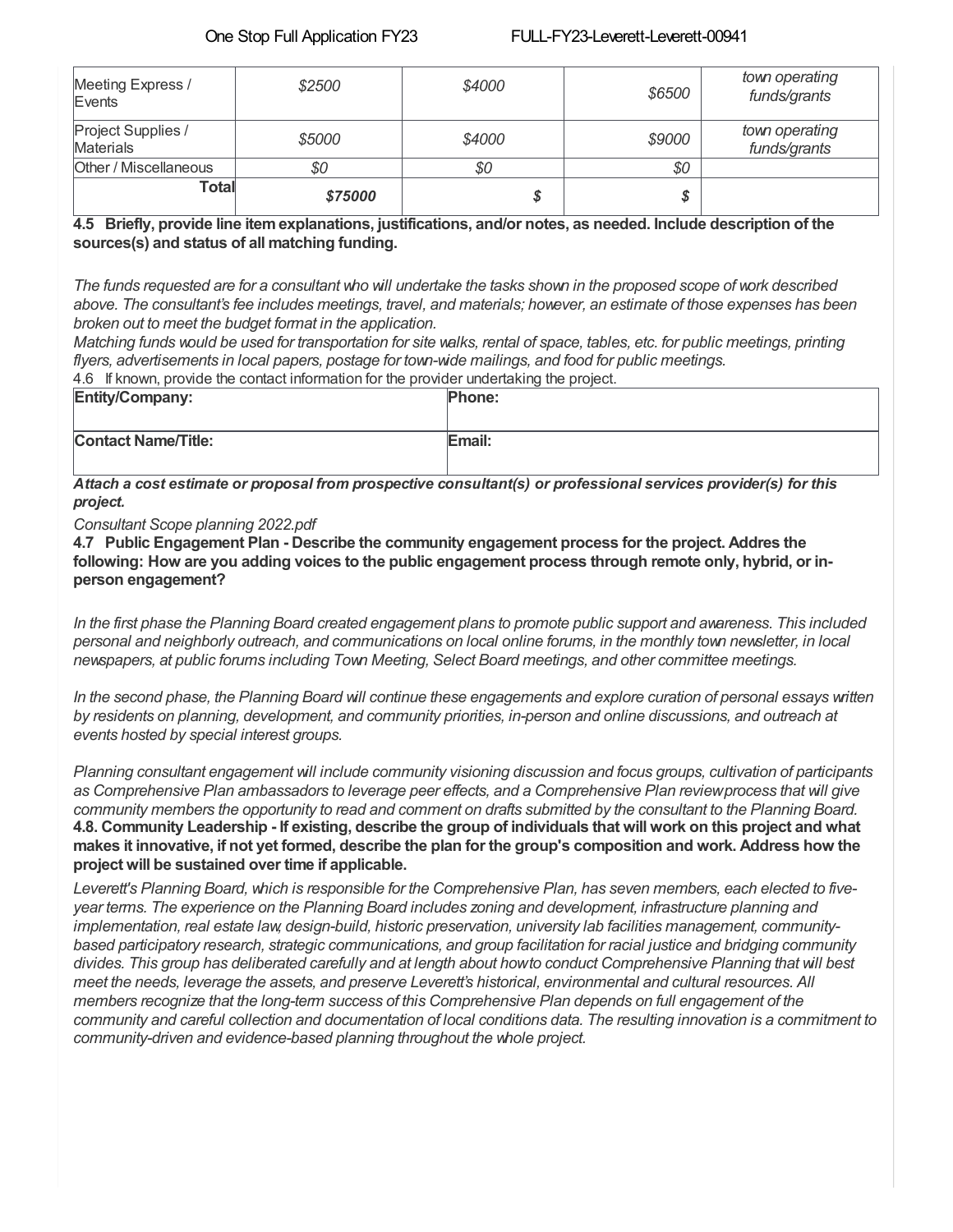**4.9 Implementation and Outcomes - Describe the enactment, adoption, and/or implementation process for the** plan(s) completed by this project. Identify any necessary review and/or approval entities such as Planning Board, **Council or Selectboard and/or subcommittee Committee, town meeting, etc.**

Comprehensive Plan drafts written by the consultant will undergo reviewand comment by the Planning Board and the community. The Planning Board will approve the final draft and submit it for endorsement by Town Meeting vote. Any *zoning changes that result from the Comprehensive Plan project will be separately presented to Town Meeting.*

In addition to zoning changes that it is hoped will increase housing construction, invite commercial development, and *reinforce our long-standing commitment to environmental protection, the Comprehensive Plan and future revisions will* reveal a sustainable and prosperous path and will serve as a common point of reference for decisions about municipal *investments, environmental conservation, livability, and social equity.*

4.10. Does the project involve more than one (1) community allowing for shared services and peer to peer learning opportunities?

✓No 4.11. Does the project directly relate to the design, enhancement or provision of water and sanitary sewer infrastructure? ✓No Yes Yes

4.12. Does the project support economic development specific to rural communities and small towns?

 $N<sub>0</sub>$ ✓Yes

### **4.12.a. If YES, briefly describe how**

*A central focus of the Comprehensive Plan project is development of a sustainable economic base for our rural community. Our current zoning is antiquated and has not had a thorough reviewand revision. Our zoning is restrictive and requires large lots. We have a tiny amount of commercially zoned land. For this project the community will collectively examine various options for sustainable economic development including identification of creative opportunities for newhousing and appropriate commercial development. The Plan will also lead to better utilization of historic and cultural resources and coordination of municipal investments. Leverett is a small town that has always treasured rural character, industriousness, preservation of historic and cultural resources, natural resource conservation, and excellent school system. This project will help us utilize those assets to adapt the town economy in a way that creates a sustainable and equitable way forward for all constituents.*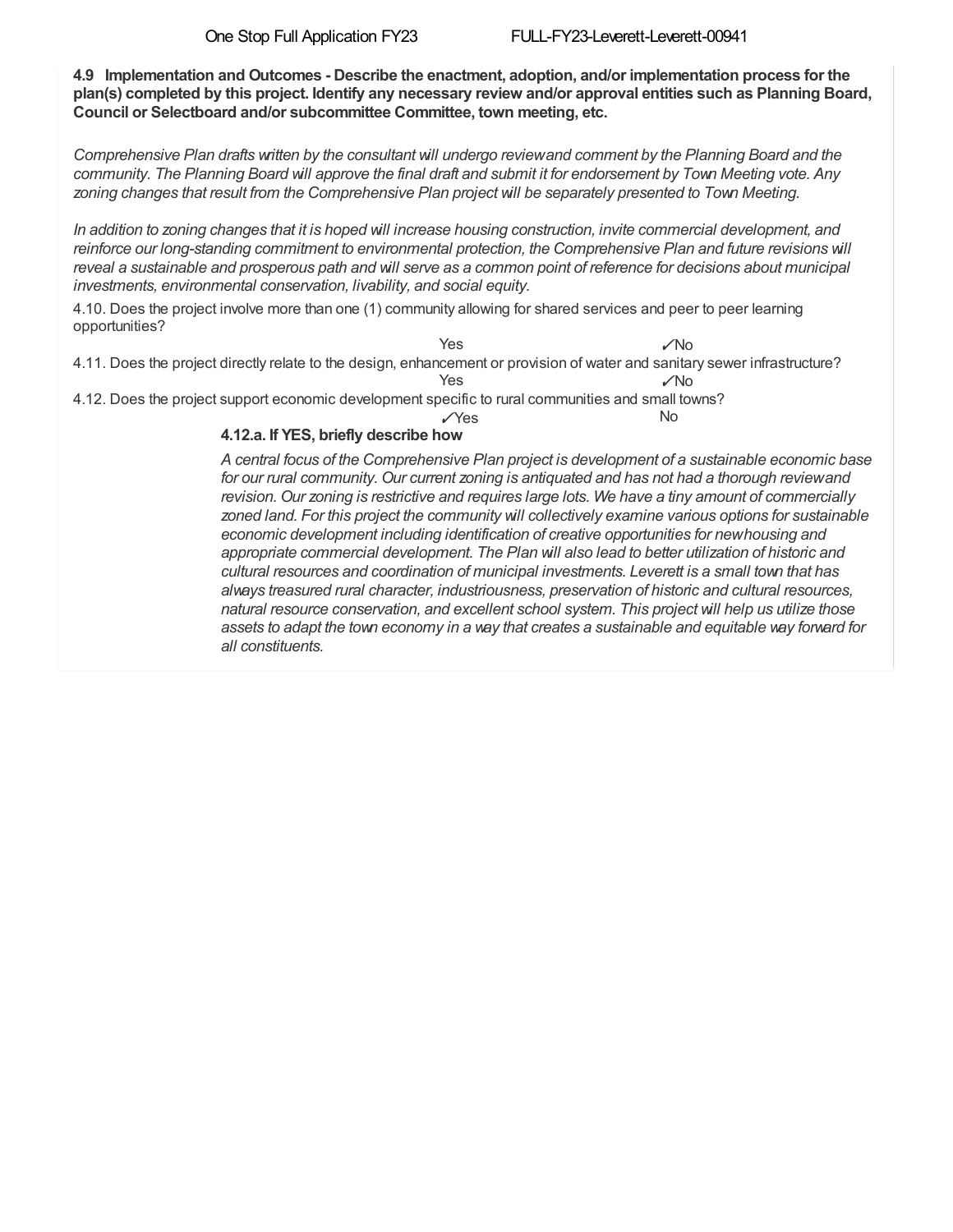# Section 9.

# Certification of Application Submission Authority

9.1 If the applicant is a public entity, does the submission of this application require a formal vote of any board, commission, or other local entity? If Yes, attachment required. Yes ✓No Not Applicable 9.2 If the applicant is a non-public entity, does the submission of this application require the authorization of the entity's board of directors, or other governing body or bylaw? If Yes, attachment required. Yes and the No ∴not Applicable No ∴not Applicable and the No : *If yes, attach a document demonstrating such authorization.* I, *Marjorie McGinnis* (Submitter Name), hereby certify that I am duly authorized to submit *Town of Leverett* this application on behalf of (Applicant Organization Name). By entering my name in the space below, I further certify, under the pains and penalties of perjury, that the responses to the questions provided in this application, and the attached documentation, are true, accurate, and complete. I understand that the Executive Office of Housing and Economic Development (EOHED) and its partner organizations, specifically the Department of Housing and Community Development (DHCD) and the Massachusetts Development Finance Agency (MDFA), will rely on the information provided in this application to make decisions about whether to award a grant from their respective funding sources. Also, that the Commonwealth reserves the right to take action against me, the applicant organization, and/or any other beneficiary of a grant, if any of the information provided is determined to be false, inaccurate, or misleading. I also affirm that, if awarded, the applicant organization has the capacity to carry out the project in accordance with all applicable laws and regulations. *Marjorie McGinnis*

*Executive Administrator***Title** *5/31/2022 3:23:49 PM*